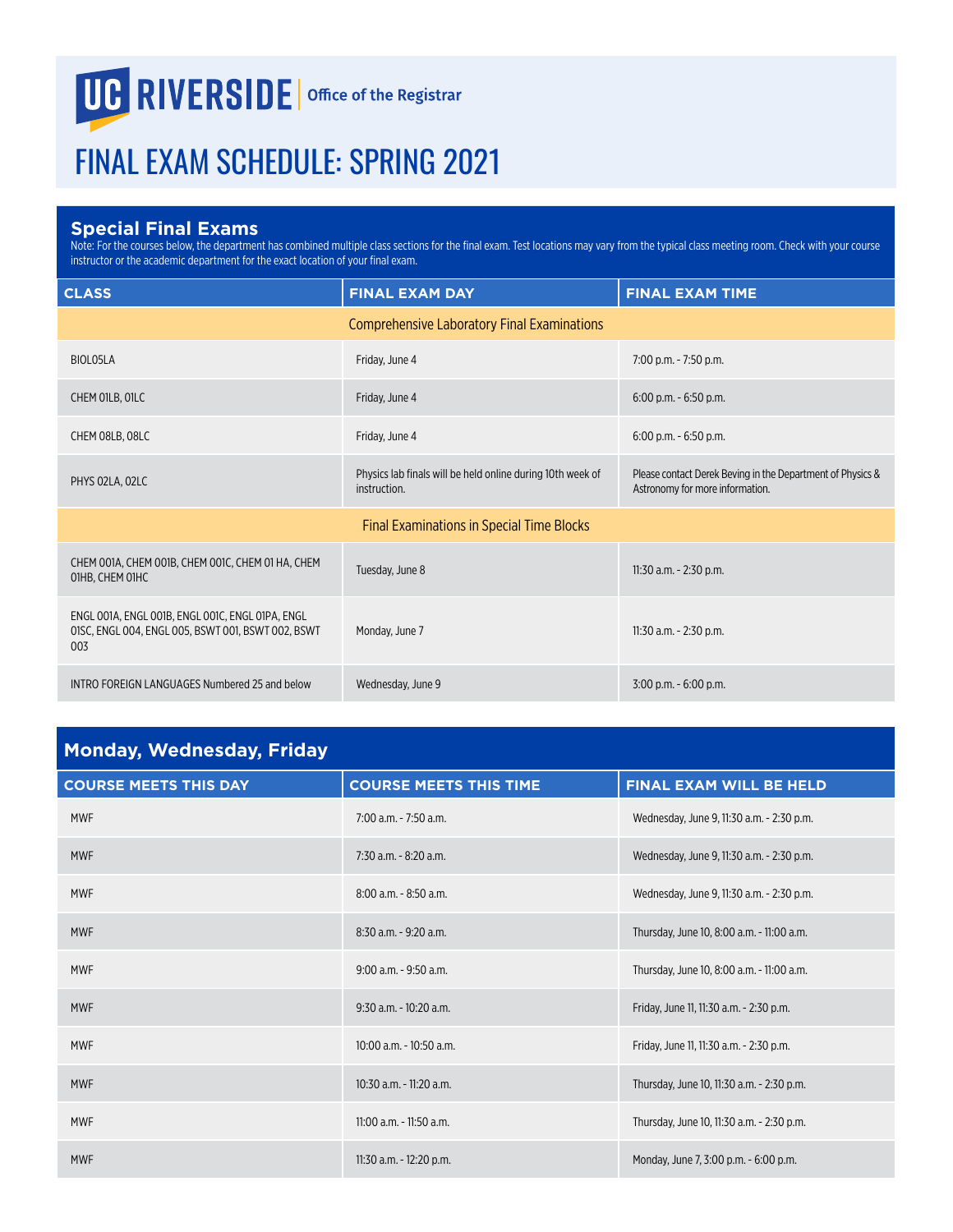| <b>COURSE MEETS THIS DAY</b> | <b>COURSE MEETS THIS TIME</b> | FINAL EXAM WILL BE HELD                   |
|------------------------------|-------------------------------|-------------------------------------------|
| <b>MWF</b>                   | 12:00 p.m. - 12:50 p.m.       | Monday, June 7, 3:00 p.m. - 6:00 p.m.     |
| <b>MWF</b>                   | 12:30 p.m. - 1:20 p.m.        | Friday, June 11, 8:00 a.m. - 11:00 a.m.   |
| <b>MWF</b>                   | $1:00$ p.m. $-1:50$ p.m.      | Friday, June 11, 8:00 a.m. - 11:00 a.m.   |
| <b>MWF</b>                   | 1:30 p.m. - 2:20 p.m.         | Tuesday, June 8, 3:00 p.m. - 6:00 p.m.    |
| <b>MWF</b>                   | $2:00$ p.m. $- 2:50$ p.m.     | Tuesday, June 8, 3:00 p.m. - 6:00 p.m.    |
| <b>MWF</b>                   | $2:30$ p.m. - $3:20$ p.m.     | Monday, June 7, 8:00 a.m. - 11:00 a.m.    |
| <b>MWF</b>                   | $3:00$ p.m. - $3:50$ p.m.     | Monday, June 7, 8:00 a.m. - 11:00 a.m.    |
| <b>MWF</b>                   | $4:00$ p.m. $-4:50$ p.m.      | Tuesday, June 8, 7:00 p.m. - 10:00 p.m.   |
| <b>MWF</b>                   | 5:00 p.m. - 5:50 p.m.         | Wednesday, June 9, 7:00 p.m. - 10:00 p.m. |
| <b>MWF</b>                   | $6:00$ p.m. - $6:50$ p.m.     | Thursday, June 10, 3:00 p.m. - 6:00 p.m.  |
| <b>MWF</b>                   | 7:00 p.m. - 7:50 p.m.         | Thursday, June 10, 3:00 p.m. - 6:00 p.m.  |
| <b>MWF</b>                   | 8:00 p.m. - 8:50 p.m.         | Thursday, June 10, 3:00 p.m. - 6:00 p.m.  |

| <b>Monday, Wednesday</b>     |                               |                                           |
|------------------------------|-------------------------------|-------------------------------------------|
| <b>COURSE MEETS THIS DAY</b> | <b>COURSE MEETS THIS TIME</b> | <b>FINAL EXAM WILL BE HELD</b>            |
| <b>MW</b>                    | 7:30 a.m. - 8:50 a.m.         | Wednesday, June 9, 11:30 a.m. - 2:30 p.m. |
| <b>MW</b>                    | 8:00 a.m. - 9:20 a.m.         | Wednesday, June 9, 11:30 a.m. - 2:30 p.m. |
| <b>MW</b>                    | 9:00 a.m. - 9:50 a.m.         | Thursday, June 10, 8:00 a.m. - 11:00 a.m. |
| <b>MW</b>                    | 9:00 a.m. - 10:20 a.m.        | Thursday, June 10, 8:00 a.m. - 11:00 a.m. |
| <b>MW</b>                    | 9:30 a.m. -10:50 a.m.         | Friday, June 11, 11:30 a.m. - 2:30 p.m.   |
| <b>MW</b>                    | 10:30 a.m. - 11:50 a.m.       | Thursday, June 10, 11:30 a.m. - 2:30 p.m. |
| <b>MW</b>                    | 11:00 a.m. - 12:20 p.m.       | Thursday, June 10, 11:30 a.m. - 2:30 p.m. |
| <b>MW</b>                    | 12:00 p.m. - 1:20 p.m.        | Monday, June 7, 3:00 p.m. - 6:00 p.m.     |
| <b>MW</b>                    | 12:30 p.m. - 1:50 p.m.        | Friday, June 11, 8:00 a.m. - 11:00 a.m.   |
| <b>MW</b>                    | $1:00$ p.m. $-1:50$ p.m.      | Friday, June 11, 8:00 a.m. - 11:00 a.m.   |
| <b>MW</b>                    | 1:30 p.m. - 2:50 p.m.         | Tuesday, June 8, 3:00 p.m. - 6:00 p.m.    |
| <b>MW</b>                    | 2:00 p.m. - 3:20 p.m.         | Tuesday, June 8, 3:00 p.m. - 6:00 p.m.    |
| <b>MW</b>                    | 3:00 p.m. - 4:20 p.m.         | Monday, June 7, 8:00 a.m. - 11:00 a.m.    |
| <b>MW</b>                    | 3:30 p.m. - 4:50 p.m.         | Tuesday, June 8, 7:00 p.m. - 10:00 p.m.   |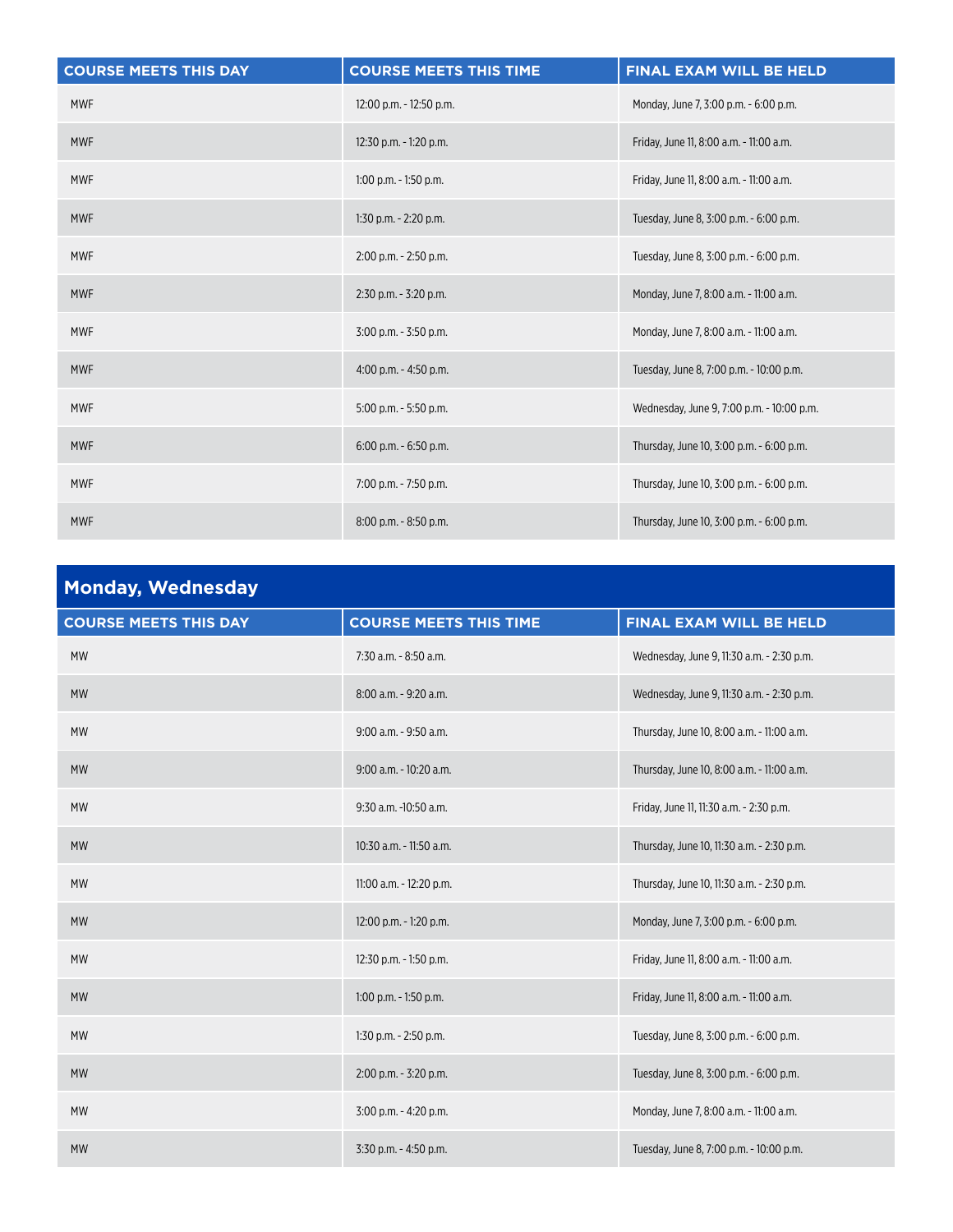| <b>COURSE MEETS THIS DAY</b> | <b>COURSE MEETS THIS TIME</b> | <b>FINAL EXAM WILL BE HELD</b>            |
|------------------------------|-------------------------------|-------------------------------------------|
| <b>MW</b>                    | $5:00$ p.m. $-6:20$ p.m.      | Wednesday, June 9, 7:00 p.m. - 10:00 p.m. |
| <b>MW</b>                    | $6:00$ p.m. - 7:50 p.m.       | Thursday, June 10, 3:00 p.m. - 6:00 p.m.  |
| <b>MW</b>                    | $6:30$ p.m. - 7:50 p.m.       | Thursday, June 10, 3:00 p.m. - 6:00 p.m.  |
| <b>MW</b>                    | $8:00$ p.m. $-9:20$ p.m.      | Thursday, June 10, 3:00 p.m. - 6:00 p.m.  |

| <b>Monday, Friday</b>        |                                                    |                                           |
|------------------------------|----------------------------------------------------|-------------------------------------------|
| <b>COURSE MEETS THIS DAY</b> | <b>COURSE MEETS THIS TIME</b>                      | <b>FINAL EXAM WILL BE HELD</b>            |
| MF                           | 9:30 a.m. - 10:50 a.m.; 8:00 a.m. - 9:20 a.m.      | Thursday, June 10, 8:00 a.m. - 11:00 a.m. |
| MF                           | 12:30 p.m. - 1:50 p.m.; 11:00 a.m. - 12:20 p.m.    | Monday, June 7, 3:00 p.m. - 6:00 p.m.     |
| MF                           | $3:30$ p.m. $-4:50$ p.m.; 2:00 p.m. $-3:20$ p.m.   | Monday, June 7, 8:00 a.m. - 11:00 a.m.    |
| MF                           | $6:30$ p.m. $-7:50$ p.m.; $5:00$ p.m. $-6:20$ p.m. | Thursday, June 10, 3:00 p.m. - 6:00 p.m.  |

| <b>Wednesday, Friday</b>     |                               |                                           |
|------------------------------|-------------------------------|-------------------------------------------|
| <b>COURSE MEETS THIS DAY</b> | <b>COURSE MEETS THIS TIME</b> | <b>FINAL EXAM WILL BE HELD</b>            |
| WF                           | $9:00$ a.m. $-10:20$ a.m.     | Thursday, June 10, 8:00 a.m. - 11:00 a.m. |
| WF                           | $9:30$ a.m. - 10:50 a.m.      | Friday, June 11, 11:30 a.m. - 2:30 p.m.   |
| WF                           | 12:00 p.m. - 1:20 p.m.        | Monday, June 7, 3:00 p.m. - 6:00 p.m.     |
| WF                           | 12:30 p.m. - 1:50 p.m.        | Friday, June 11, 8:00 a.m. - 11:00 a.m.   |
| WF                           | $3:30$ p.m. - 4:50 p.m.       | Tuesday, June 8, 7:00 p.m. - 10:00 p.m.   |
| WF                           | $6:30$ p.m. - 7:50 p.m.       | Thursday, June 10, 3:00 p.m. - 6:00 p.m.  |

| <b>Tuesday, Thursday</b>     |                               |                                           |
|------------------------------|-------------------------------|-------------------------------------------|
| <b>COURSE MEETS THIS DAY</b> | <b>COURSE MEETS THIS TIME</b> | <b>FINAL EXAM WILL BE HELD</b>            |
| <b>TR</b>                    | $7:30$ a.m. $-8:50$ a.m.      | Saturday, June 5, 11:30 a.m. - 2:30 p.m.  |
| <b>TR</b>                    | 8:00 a.m. - 9:20 a.m.         | Saturday, June 5, 11:30 a.m. - 2:30 p.m.  |
| <b>TR</b>                    | $9:00$ a.m. - 10:20 a.m.      | Monday, June 7, 7:00 p.m. - 10:00 p.m.    |
| <b>TR</b>                    | $9:30$ a.m. - 10:50 a.m.      | Monday, June 7, 7:00 p.m. - 10:00 p.m.    |
| <b>TR</b>                    | 10:30 a.m. - 11:50 a.m.       | Tuesday, June 8, 8:00 a.m. - 11:00 a.m.   |
| <b>TR</b>                    | 11:00 a.m. - 12:20 p.m.       | Tuesday, June 8, 8:00 a.m. - 11:00 a.m.   |
| <b>TR</b>                    | $12:00$ p.m. $-1:20$ p.m.     | Wednesday, June 9, 8:00 a.m. - 11:00 a.m. |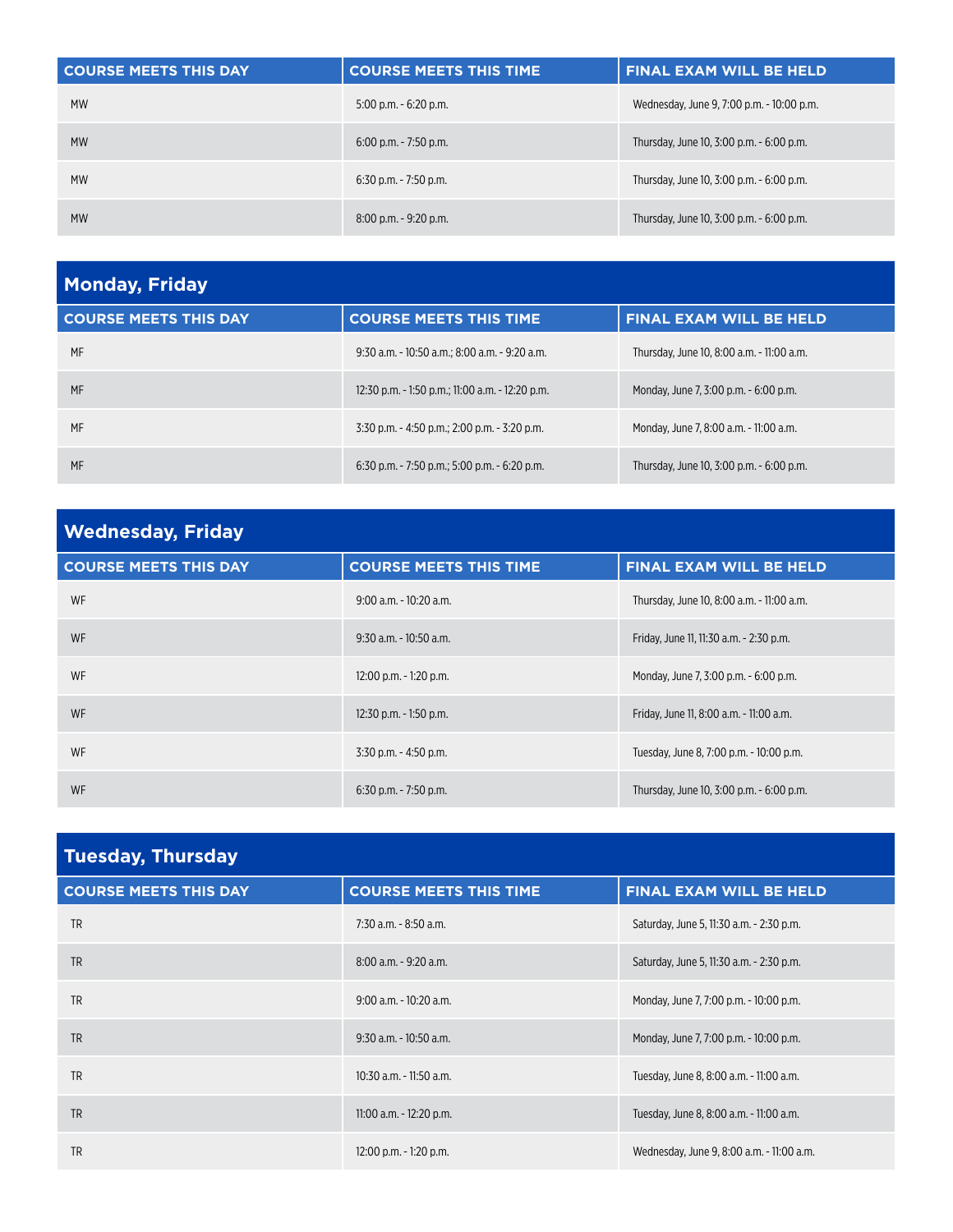| <b>COURSE MEETS THIS DAY</b> | <b>COURSE MEETS THIS TIME</b> | FINAL EXAM WILL BE HELD                   |
|------------------------------|-------------------------------|-------------------------------------------|
| <b>TR</b>                    | 12:30 p.m. - 1:50 p.m.        | Wednesday, June 9, 8:00 a.m. - 11:00 a.m. |
| <b>TR</b>                    | $1:00$ p.m. $-2:20$ p.m.      | Wednesday, June 9, 8:00 a.m. - 11:00 a.m. |
| <b>TR</b>                    | $1:30$ p.m. $-2:50$ p.m.      | Thursday, June 10, 7:00 p.m. - 10:00 p.m. |
| <b>TR</b>                    | $2:00$ p.m. $-3:20$ p.m.      | Thursday, June 10, 7:00 p.m. - 10:00 p.m. |
| <b>TR</b>                    | 2:00 p.m. - 3:50 p.m.         | Thursday, June 10, 7:00 p.m. - 10:00 p.m. |
| <b>TR</b>                    | 3:00 p.m. - 4:20 p.m.         | Saturday, June 5, 3:00 p.m. - 6:00 p.m.   |
| <b>TR</b>                    | 3:00 p.m. - 5:50 p.m.         | Saturday, June 5, 3:00 p.m. - 6:00 p.m.   |
| <b>TR</b>                    | 3:30 p.m. - 4:50 p.m.         | Saturday, June 5, 3:00 p.m. - 6:00 p.m.   |
| <b>TR</b>                    | $5:00$ p.m. $-6:20$ p.m.      | Saturday, June 5, 8:00 a.m. - 11:00 a.m.  |
| <b>TR</b>                    | 6:00 p.m. - 7:20 p.m.         | Saturday, June 5, 8:00 a.m. - 11:00 a.m.  |
| <b>TR</b>                    | 6:30 p.m. - 7:50 p.m.         | Saturday, June 5, 7:00 p.m. - 10:00 p.m.  |
| <b>TR</b>                    | 8:00 p.m. - 9:20 p.m.         | Saturday, June 5, 7:00 p.m. - 10:00 p.m.  |

| <b>One Day a Week</b>        |                               |                                           |
|------------------------------|-------------------------------|-------------------------------------------|
| <b>COURSE MEETS THIS DAY</b> | <b>COURSE MEETS THIS TIME</b> | FINAL EXAM WILL BE HELD                   |
| M                            | 9:00 a.m. - 11:50 a.m.        | Thursday, June 10, 8:00 a.m. - 11:00 a.m. |
| M                            | 9:30 a.m. - 12:20 p.m.        | Thursday, June 10, 8:00 a.m. - 11:00 a.m. |
| M                            | 10:00 a.m. - 12:50 p.m.       | Monday, June 7, 3:00 p.m. - 6:00 p.m.     |
| M                            | $1:00$ p.m. - $3:50$ p.m.     | Tuesday, June 8, 3:00 p.m. - 6:00 p.m.    |
| M                            | 5:00 p.m. - 8:50 p.m.         | Wednesday, June 9, 7:00 p.m. - 10:00 p.m. |
| Τ                            | 9:00 a.m. - 11:50 a.m.        | Saturday, June 5, 11:30 a.m. - 2:30 p.m.  |
| T                            | 11:00 a.m. - 1:50 p.m.        | Tuesday, June 8, 8:00 a.m. - 11:00 a.m.   |
| $\mathsf{T}$                 | $1:00$ p.m. - $3:50$ p.m.     | Thursday, June 10, 7:00 p.m. - 10:00 p.m. |
| T                            | 2:00 p.m. - 4:50 p.m.         | Thursday, June 10, 7:00 p.m. - 10:00 p.m. |
| $\mathsf{T}$                 | 4:00 p.m. - 6:50 p.m.         | Saturday, June 5, 8:00 a.m. - 11:00 a.m.  |
| W                            | 8:00 a.m. - 8:50 a.m.         | Wednesday, June 9, 11:30 a.m. - 2:30 p.m. |
| W                            | 9:00 a.m. - 11:50 a.m.        | Friday, June 11, 11:30 a.m. - 2:30 p.m.   |
| W                            | 11:00 a.m. - 1:50 p.m.        | Friday, June 11, 8:00 a.m. - 11:00 a.m.   |
| W                            | $1:00$ p.m. - $3:50$ p.m.     | Monday, June 7, 8:00 a.m. - 11:00 a.m.    |